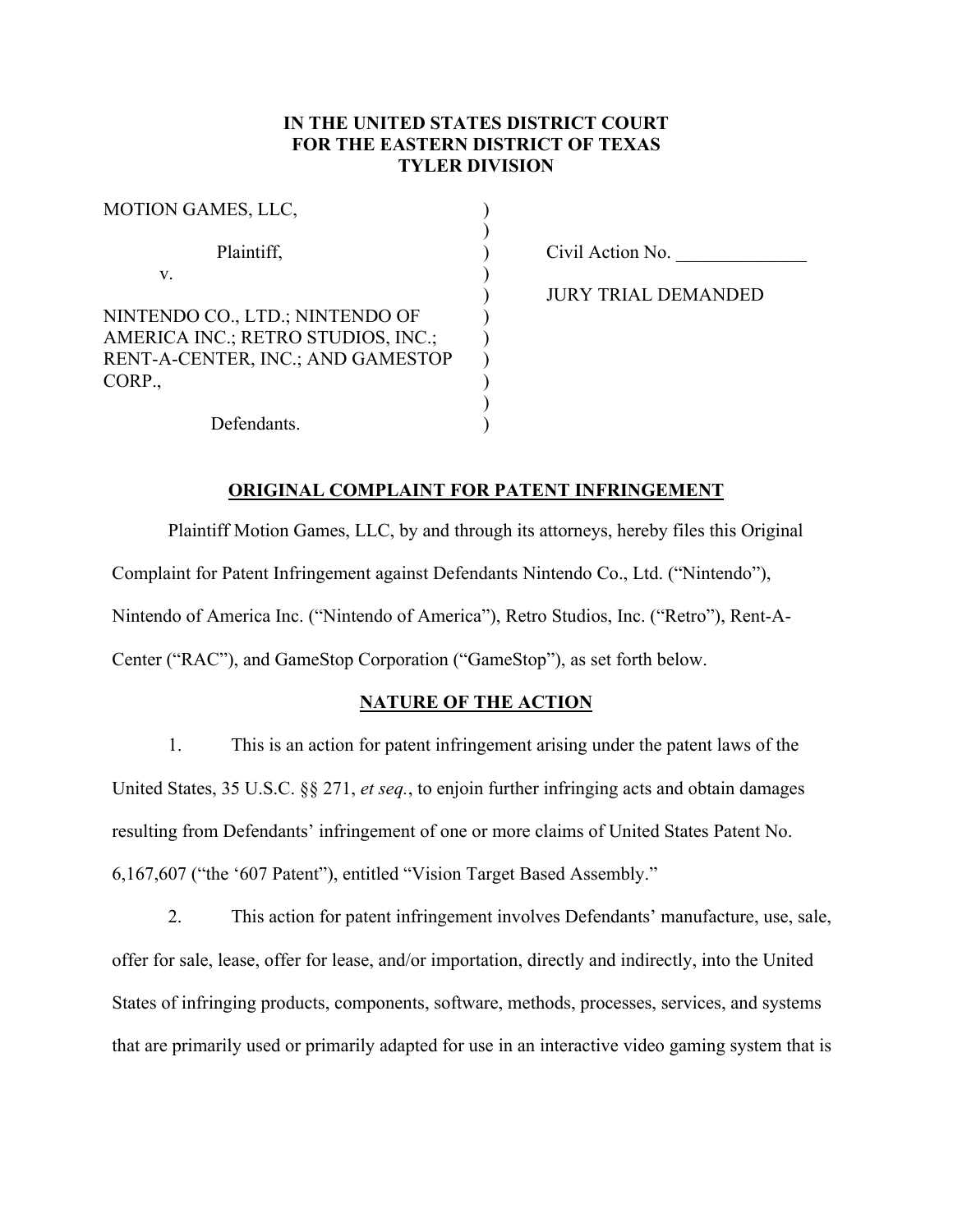covered by one of more claims of the '607 Patent. Defendants' acts constitute infringement of the '607 Patent.

3. Plaintiff has been irreparably harmed by Defendants' infringement of its valuable patent rights. Moreover, Defendants' unauthorized, infringing use of Plaintiff's patented systems and methods has threatened the value of its intellectual property because Defendants' conduct results in loss of Plaintiff's lawful patent rights to exclude others from making, using, selling, offering to sell and/or importing, directly and indirectly, the patented products, components, software, methods, processes, services, and systems.

# **PARTIES**

4. Motion Games, LLC is a Texas Limited Liability Corporation with a principal place of business at 800 Brazos St, Suite 400, Austin, Texas 78701-2548.

5. Motion Games, LLC, by assignment, owns and controls all right, title, and interest in and to the '607 Patent, including the right to recover damages for past infringement.

6. Dr. Timothy R. Pryor is the sole inventor of the '607 Patent. He is a pioneer and inventor of numerous patents and applications in the fields of computer vision, computer-human interaction and interactive video games.

### **Nintendo Defendants**

7. Defendant Nintendo is a corporation organized and existing under the laws of Japan and maintains a principal place of business at 11-1 Kamitoba Hokotate-cho, Minami-ku, Kyoto 601-8501 Japan.

8. Nintendo is in the business of developing, manufacturing, marketing, importing, distributing, leasing, and/or selling, directly and indirectly, electronic video game hardware,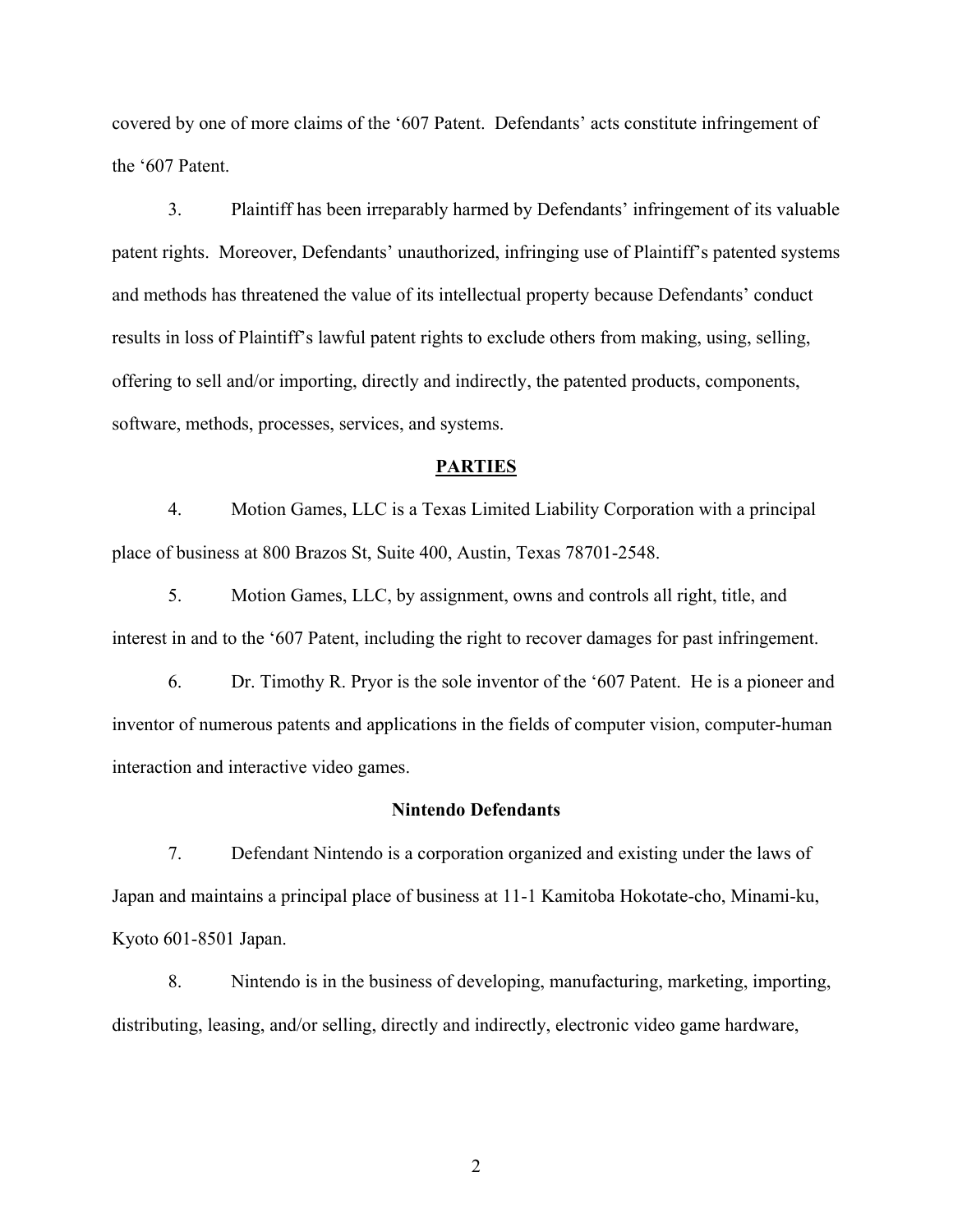software, and accessories for use with or on Nintendo's Wii gaming console and system (including the Wii Motion Plus) and for Nintendo's 3DS gaming console and system.

9. Defendant Nintendo of America is a corporation organized and existing under the laws of Washington and maintains a principal place of business at 4820 150th Avenue, NE, Redmond, WA 98052. Nintendo of America is a wholly-owned subsidiary of Nintendo.

10. Nintendo of America is in the business of developing, manufacturing, marketing importing, distributing, selling, leasing and/or otherwise providing, directly and indirectly, electronic video game hardware, software, and accessories for use with or on Nintendo's Wii gaming console and system (including the Wii Motion Plus) and for Nintendo's 3DS gaming console and system.

11. Defendant Retro is a corporation organized and existing under the laws of Texas and maintains a principle place of business at 1835 Kramer Lane, Suite A100, Austin, Texas 78758-4289, and is a wholly owned subsidiary of Nintendo Company, Ltd.

12. Retro is in the business of designing, developing, marketing**,** supporting, distributing, selling and/or otherwise providing, directly and indirectly, video game software for use with or on Nintendo platforms including Nintendo's Wii gaming console and system (including the Wii Motion Plus) and Nintendo's 3DS gaming console and system.

13. Defendants Nintendo, Nintendo of America, and Retro are hereinafter collectively referred to as the "Nintendo Defendants."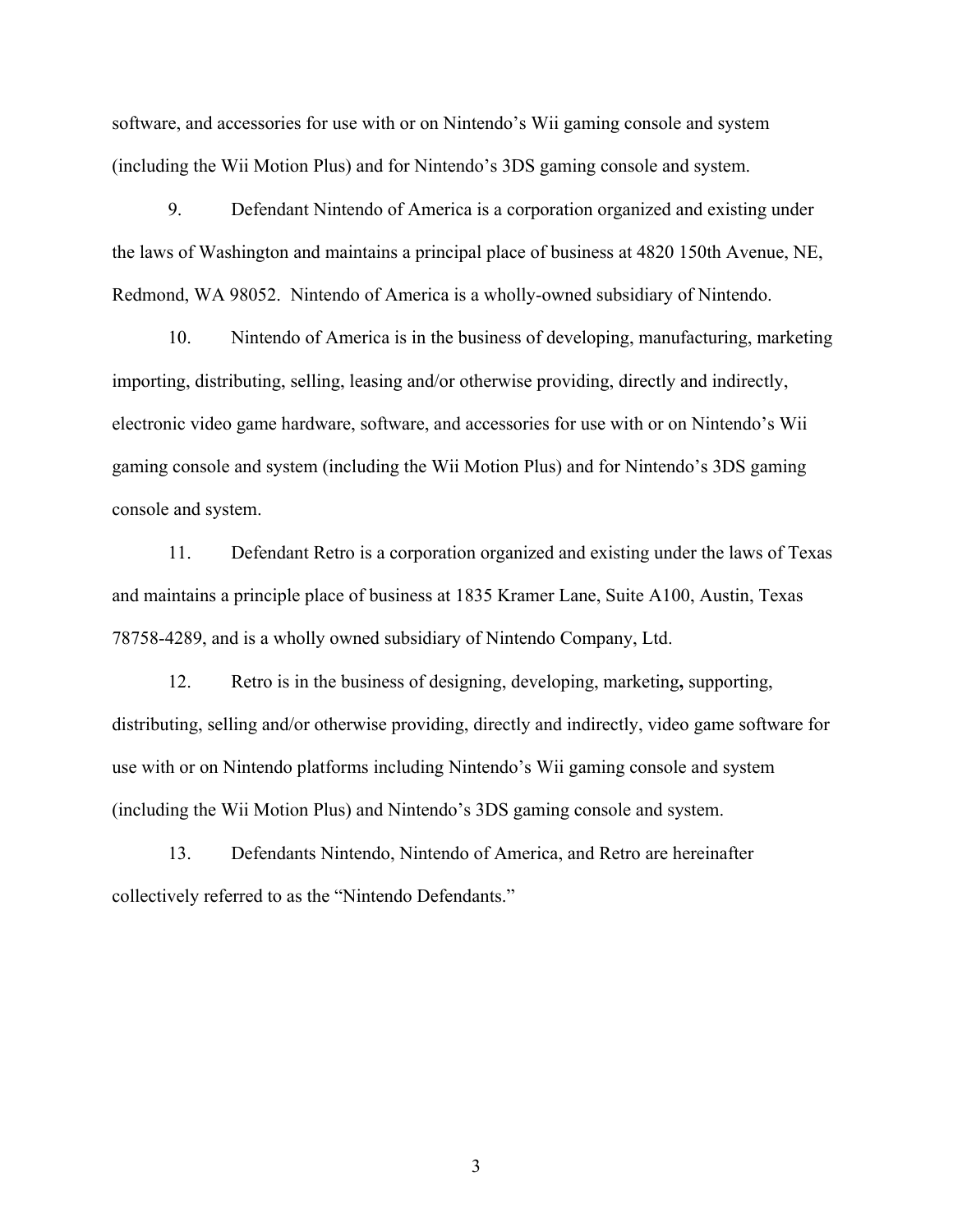# **Retail Defendants**

14. Defendant RAC is a corporation organized and existing under the laws of Delaware and maintains a principal place of business in this judicial district at 5501 Headquarters Drive, Plano, Texas 75024.

15. RAC is in the business of retail and internet sales, licensing and rentals of videogame hardware, software, and accessories, including Nintendo's Wii gaming console and system (including the Wii Motion Plus), and Nintendo's 3DS gaming console and system, and games adapted to be used with Nintendo's Wii and 3DS gaming consoles and systems.

16. Defendant GameStop is a corporation organized and existing under the laws of Delaware and maintains a principal place of business at 625 Westport Parkway, Grapevine, Texas 76051.

17. GameStop is in the business of retail and internet sales and licensing of videogame hardware, software, and accessories, including for Nintendo's Wii gaming console and system (including the Wii Motion Plus) and Nintendo's 3DS gaming console and system, and games adapted to be used with Nintendo's Wii and 3DS gaming consoles and systems.

18. RAC and GameStop are hereinafter collectively referred to as the "Retail Defendants."

# **JURISDICTION AND VENUE**

19. This Court has jurisdiction over the subject matter of this patent infringement action pursuant to 28 U.S.C. §§ 1331 and 1338(a).

20. Defendants are subject to personal jurisdiction in the State of Texas because Defendants have committed acts of infringement of one or more claims of the '607 Patent in this judicial district and division.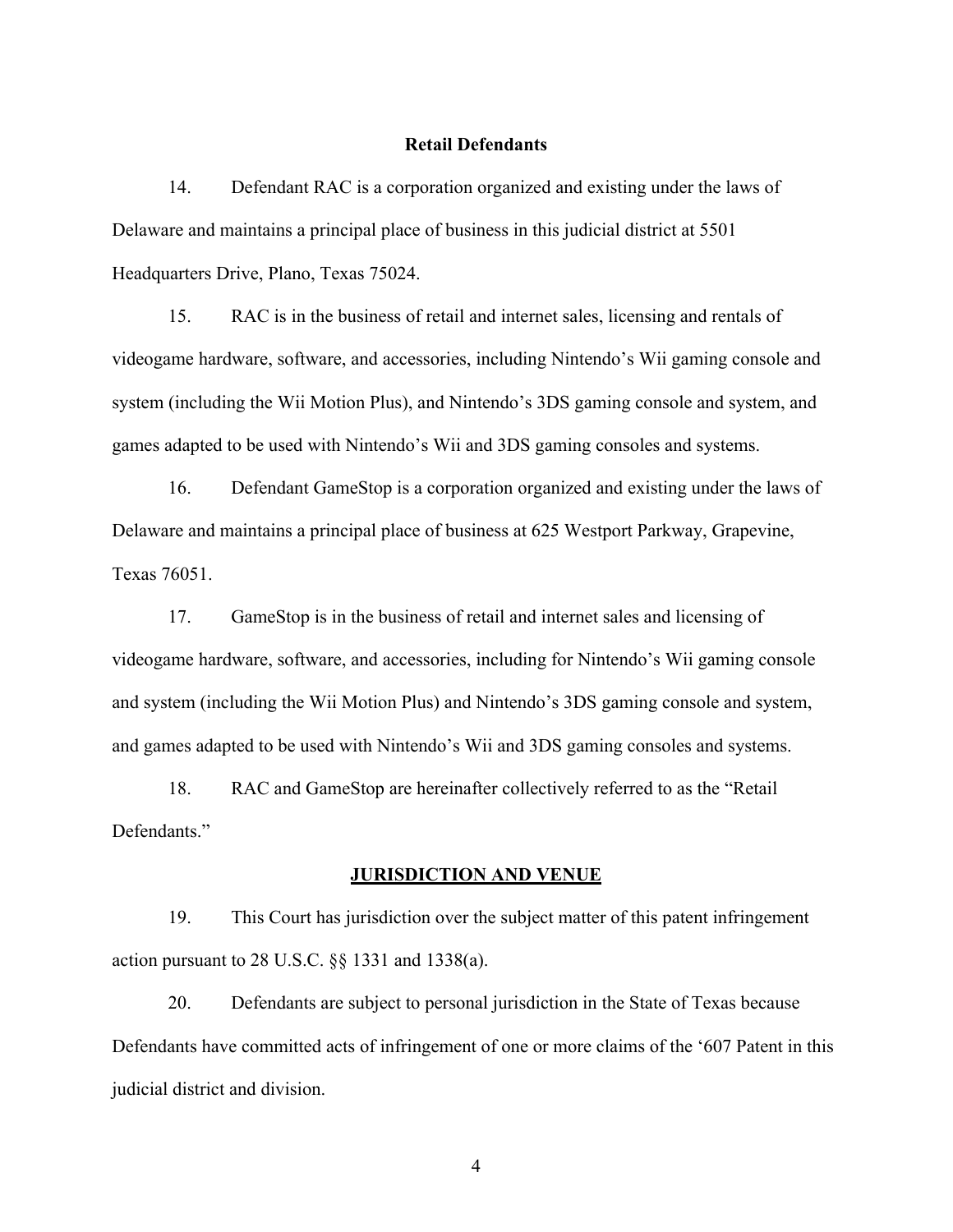21. Defendants make, use, sell, advertise, offer to sell, lease, offer to lease and/or import into the United States, directly and indirectly, for subsequent sale, lease or use Nintendo's Wii gaming console and system (including the Wii Motion Plus) and Nintendo's 3DS gaming console and system and associated videogame hardware, software, and/or accessories for use with or on the foregoing Nintendo systems within this judicial district. The parties to this action are properly joined under § 299 of the America Invents Act because the right to relief asserted against Defendants arises out of the same series of transactions or occurrences relating to the making, selling, leasing and using of the same accused videogame hardware, software and accessories. Additionally, questions of fact common to all Defendants will arise in this action. Therefore, joinder is proper under 35 U.S.C. § 299.

22. Venue is proper in this district pursuant to 28 U.S.C. §§ 1391(b), 1391(c), and 1400(b), for at least the reasons that the majority of the Defendants have principal places of business in Texas, and that all Defendants have committed acts arising out of the same series of transactions within this judicial district giving rise to this action and conduct business, directly and indirectly, in this district, including sales, licensing, lease, use, and providing, directly and indirectly, services and/or support to their respective customers in this district of videogame hardware, software, and accessories, including for Nintendo's Wii gaming console and system (including the Wii Motion Plus) and Nintendo's 3DS gaming console and system.

#### **COUNT I**

# **Infringement of United States Patent No. 6,167,607**

23. The allegations contained in paragraphs 1-22 above are incorporated by reference as if fully set forth below.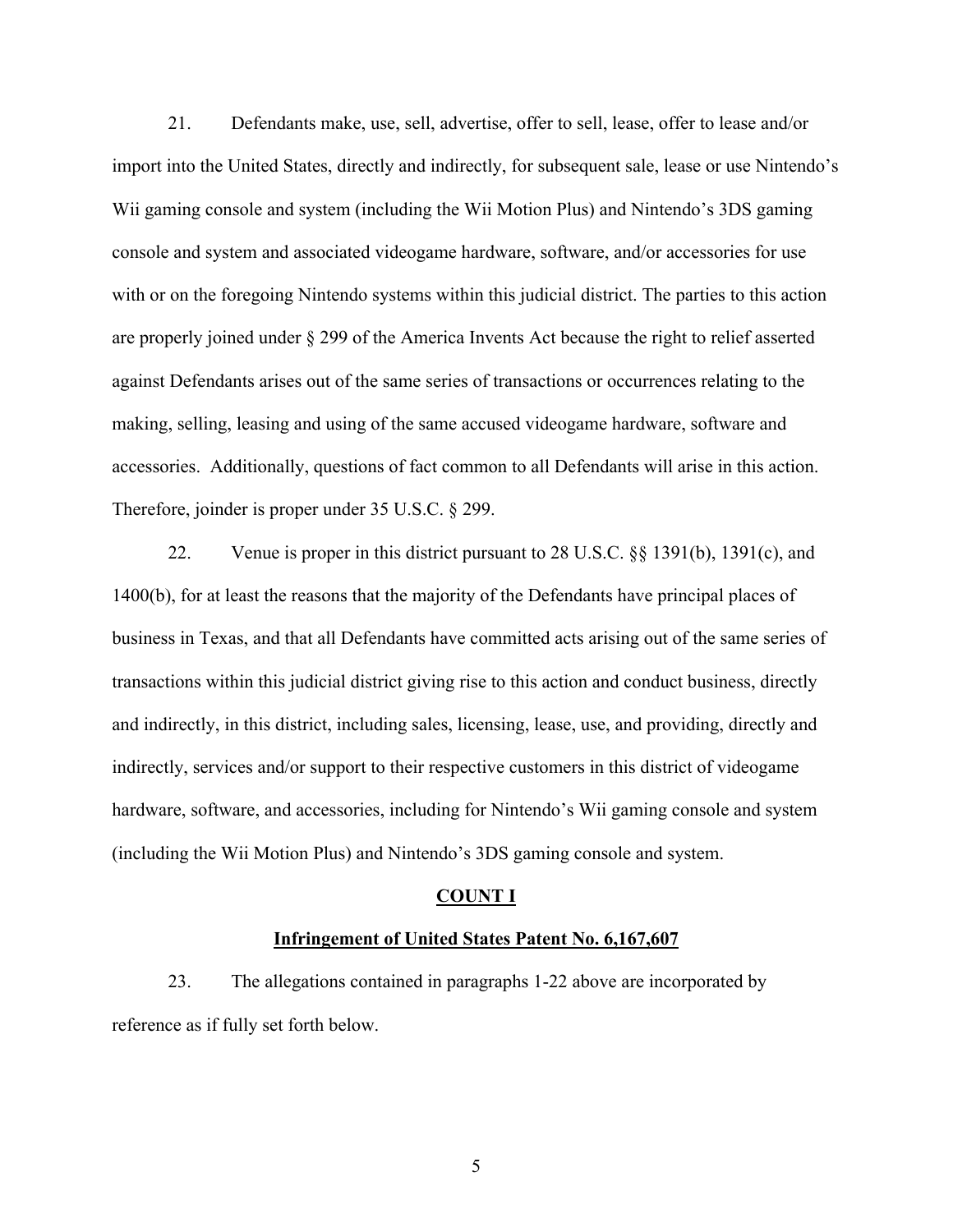24. The '607 Patent, entitled "Vision Target Based Assembly," duly and lawfully issued on January 2, 2001. A true and correct copy of the '607 Patent is attached hereto as Exhibit A.

25. Prior to the filing of this action, the Nintendo Defendants received actual notice of their alleged infringement of the '607 Patent.

26. The Nintendo Defendants make, have made, use, have used, sell, offer to sell, license, lease, offer to lease, import into the United States, distribute, and/or otherwise provide, directly and indirectly, electronic video game hardware, software, and accessories for the Nintendo Wii video game consoles and systems (including the Wii Motion Plus), Wii controllers and systems, Wii sensor bars, Wii video games (marketed under the "Nintendo" name), and/or other accessories associated with the Wii video game consoles (such as controller attachments for facilitating gameplay) and systems (including the Wii Motion Plus) that, individually or in combination, infringe one or more claims of the '607 Patent.

27. The Nintendo Defendants make, have made, use, have used, sell, offer to sell, license, lease, offer to lease, import into the United States, distribute, and/or otherwise provide electronic video game hardware, software, and accessories for the Nintendo 3DS video game consoles and systems, 3DS Augmented Reality Cards, 3DS video games (marketed under the "Nintendo" name), and/or other accessories associated with the 3DS video game consoles and systems that, individually or in combination, infringe one or more claims of the '607 Patent.

28. The Retail Defendants make, have made, use, have used, sell, offer to sell, license, lease, offer to lease, import into the United States, distribute, and/or otherwise provide, directly and indirectly, electronic video game hardware, software, and accessories for the Nintendo Wii video game consoles and systems, Wii controllers and systems (including the Wii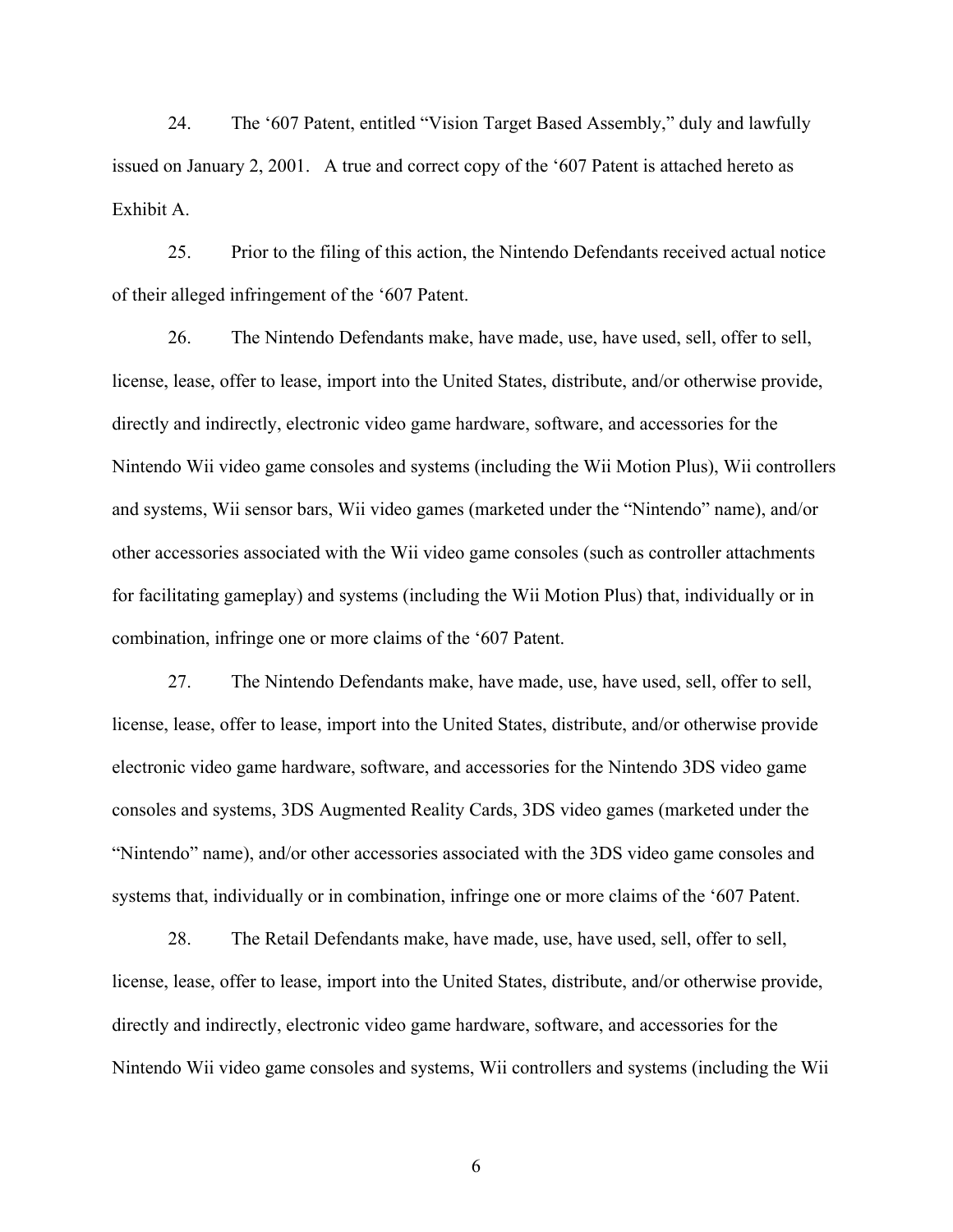Motion Plus), Wii sensor bars, Wii video games (marketed under the "Nintendo" name), and/or other accessories associated with the Wii video game consoles (such as controller attachments for facilitating gameplay) and systems (including the Wii Motion Plus) that, individually or in combination, infringe one or more claims of the '607 Patent.

29. The Retail Defendants make, have made, use, have used, sell, offer to sell, license, lease, offer to lease, import into the United States, distribute, and/or otherwise provide, directly and indirectly, electronic video game hardware, software, and accessories for the Nintendo 3DS video game consoles and systems, 3DS Augmented Reality Cards, 3DS video games (marketed under the "Nintendo" name), and/or other accessories associated with the 3DS video game consoles and systems that, individually or in combination, infringe one or more claims of the '607 Patent.

30. Defendants have been infringing and will continue infringing one or more claims of the '607 Patent through the aforesaid acts and will continue to do so unless enjoined by this Court. Defendants' wrongful conduct has caused Plaintiff to suffer irreparable harm resulting from the loss of its lawful patent rights to exclude others from making, using, selling, offering to sell, leasing, offering to lease, and importing, directly and indirectly, the hardware, software and accessories that infringe one or more claims of the '607 Patent.Plaintiff is entitled to a permanent injunction and to recover damages adequate to compensate for Defendants' infringement of the '607 Patent.

#### **COUNT II**

#### **Willful Patent Infringement**

31. Paragraphs 1 through 30 are incorporated by reference as if fully restated herein.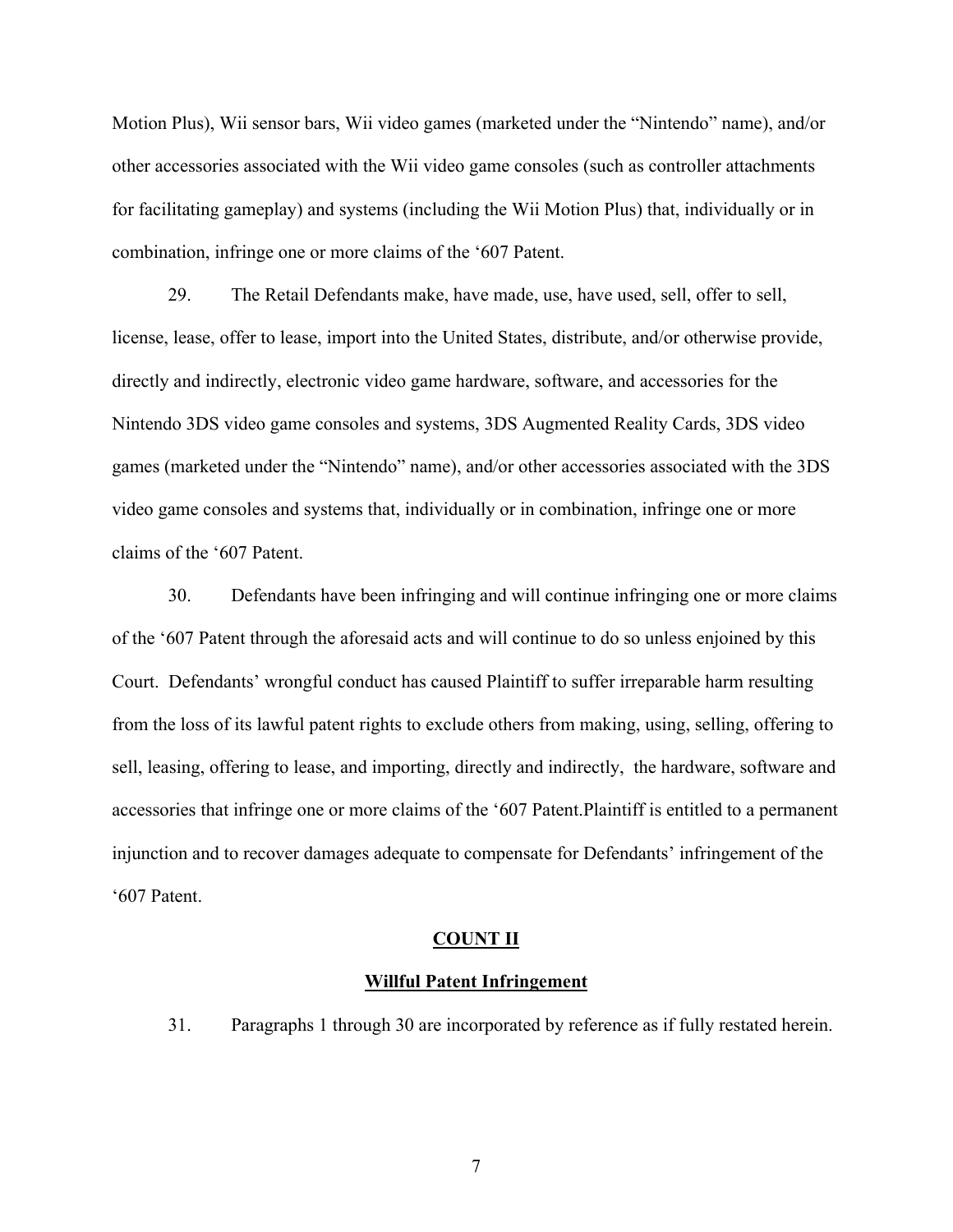32. The Nintendo Defendants have willfully infringed one or more of the '607 Patent-in-suit.

33. The Nintendo Defendants had actual knowledge of the '607 Patent and their alleged infringement thereof since about August, 2010.

34. From about August, 2010 through at least about February, 2011, Plaintiff was in direct contact with Defendant Nintendo regarding alleged infringement of the '607 Patent.

35. There was, and still is, an objective likelihood that one or more of the Nintendo Defendants has infringed the '607 Patent.

36. The Nintendo Defendants knew or should have known of the objective risk of infringement of the '607 Patent.

37. Unless the Nintendo Defendants are enjoined by this Court, such acts of willful infringement by those defendants will continue.

38. Therefore, in addition to damages adequate to compensate for the infringement of the '607 Patent, Plaintiff is entitled to additional damages for willful infringement including increased damages under 35 U.S.C. § 284, as well as attorneys' fees and costs incurred in prosecuting this action under 35 U.S.C. § 285.

# **PRAYER FOR RELIEF**

WHEREFORE, Plaintiff prays for judgment against Defendants, granting Plaintiff the following relief:

A. That this Court adjudge and decree that the '607 Patent is valid and enforceable against Defendants;

B. That this Court adjudge and decree that Defendants have infringed and continue to infringe the '607 Patent;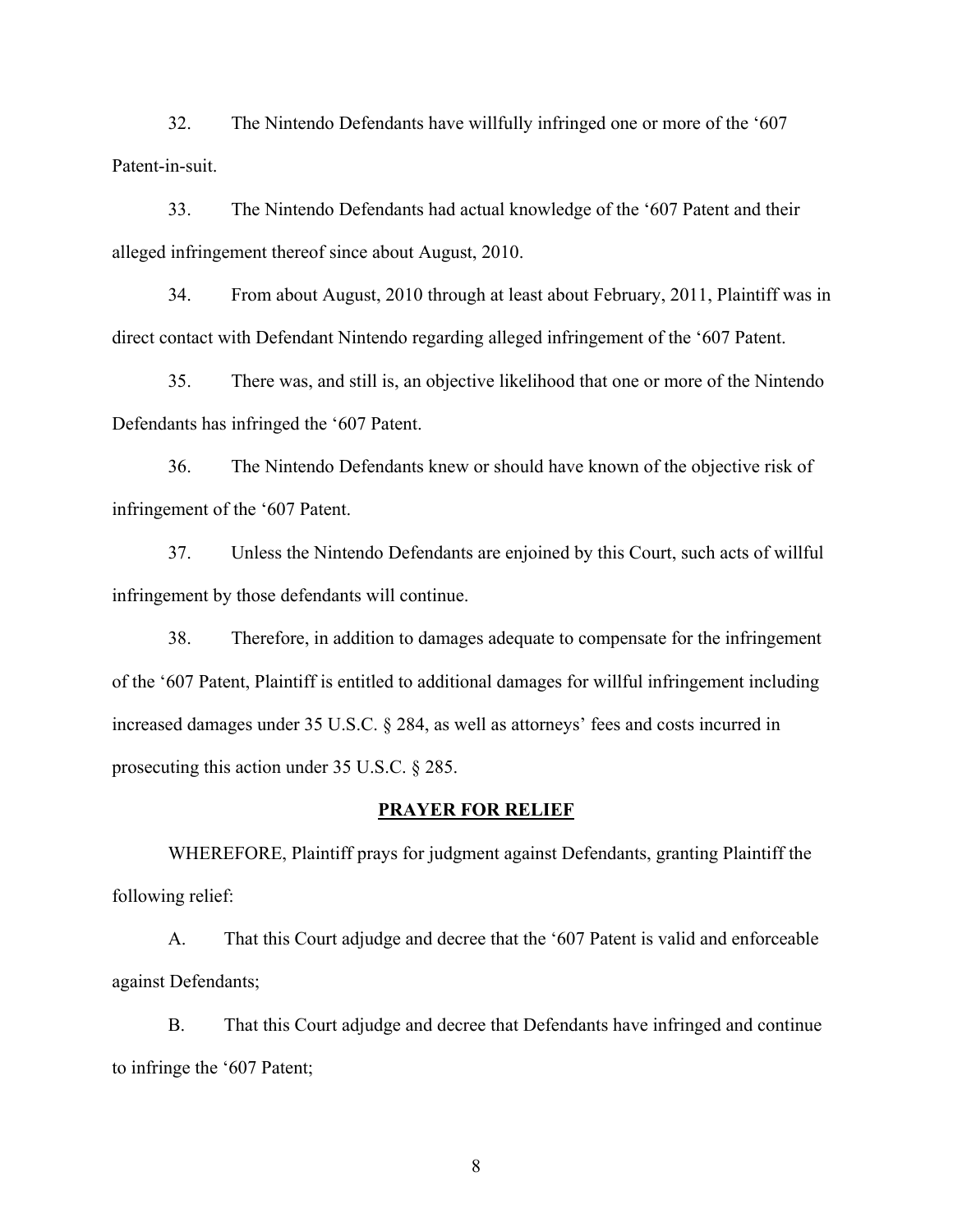C. That Plaintiff is entitled to a permanent injunction and to recover damages adequate to compensate for the infringement of the '607 Patent.

D. That this Court order an accounting of all damages sustained by Motion Games, LLC and as the result of the acts of infringement by each Defendant;

E. That this Court enter an award to Plaintiff of such damages as it shall prove at trial against Defendants that are adequate to compensate Plaintiff for said infringement, said damages to be no less than a reasonable royalty together with prejudgment interest and costs;

F. That this Court order an award to Plaintiff of up to three times the amount of compensatory damages because of Defendants' willful infringement, and any enhanced damages provided by 35 U.S.C. § 284;

G. That this Court render a finding that this case is "exceptional" and award to Plaintiff its costs and reasonable attorneys' fees, as provided by 35 U.S.C. § 285; and

H. Grant to Plaintiff such other, further, and different relief as may be just and proper.

# **JURY DEMAND**

Plaintiff demands a trial by jury of all matters to which they are entitled to trial by jury pursuant to FED. R. CIV. P. 38.

Dated: November 16, 2012

Respectfully submitted,